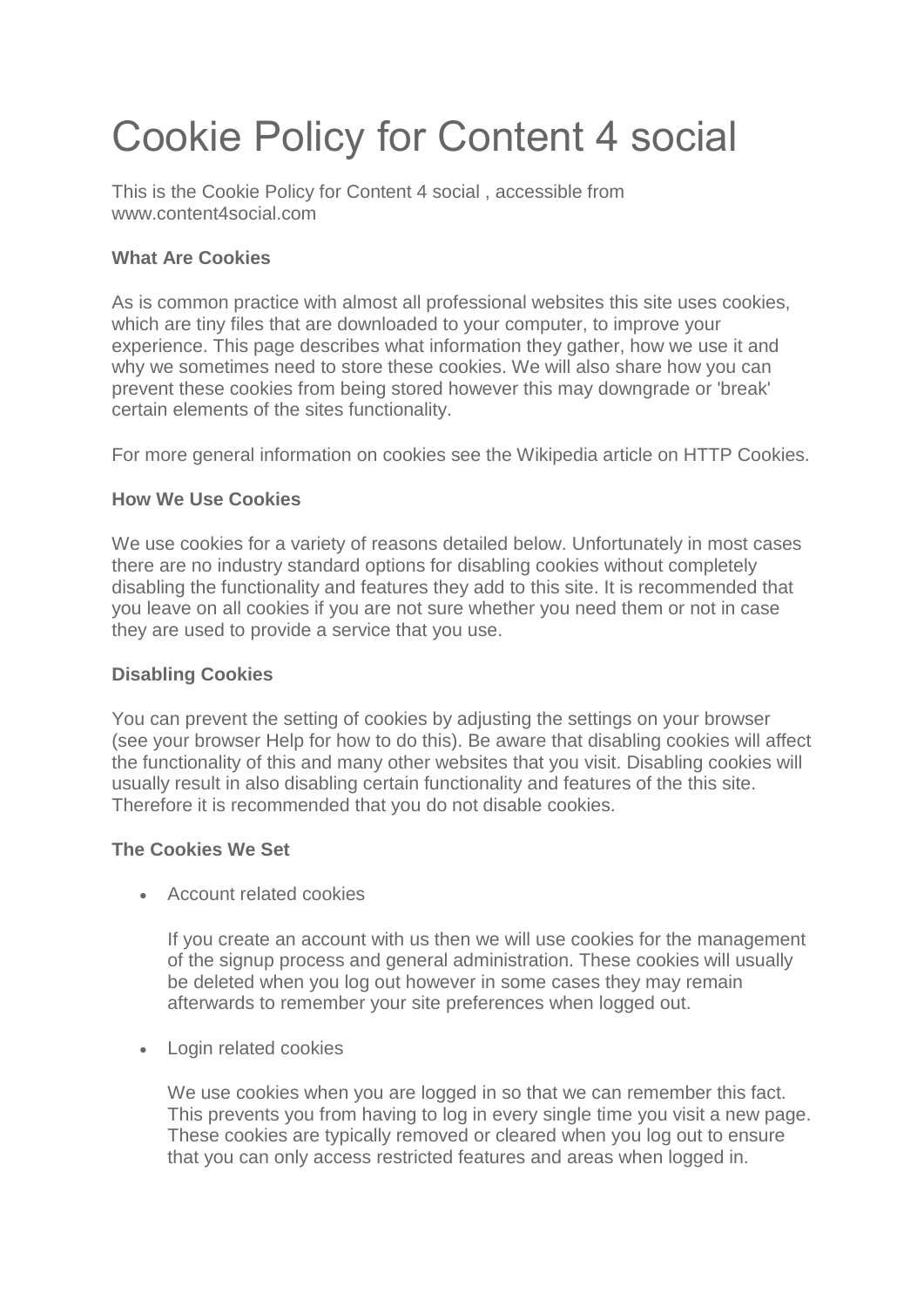• Email newsletters related cookies

This site offers newsletter or email subscription services and cookies may be used to remember if you are already registered and whether to show certain notifications which might only be valid to subscribed/unsubscribed users.

• Forms related cookies

When you submit data to through a form such as those found on contact pages or comment forms cookies may be set to remember your user details for future correspondence.

• Site preferences cookies

In order to provide you with a great experience on this site we provide the functionality to set your preferences for how this site runs when you use it. In order to remember your preferences we need to set cookies so that this information can be called whenever you interact with a page is affected by your preferences.

### **Third Party Cookies**

In some special cases we also use cookies provided by trusted third parties. The following section details which third party cookies you might encounter through this site.

• This site uses Google Analytics which is one of the most widespread and trusted analytics solution on the web for helping us to understand how you use the site and ways that we can improve your experience. These cookies may track things such as how long you spend on the site and the pages that you visit so we can continue to produce engaging content.

For more information on Google Analytics cookies, see the official Google Analytics page.

- Third party analytics are used to track and measure usage of this site so that we can continue to produce engaging content. These cookies may track things such as how long you spend on the site or pages you visit which helps us to understand how we can improve the site for you.
- From time to time we test new features and make subtle changes to the way that the site is delivered. When we are still testing new features these cookies may be used to ensure that you receive a consistent experience whilst on the site whilst ensuring we understand which optimisations our users appreciate the most.
- We also use social media buttons and/or plugins on this site that allow you to connect with your social network in various ways. For these to work the following social media sites including; {List the social networks whose features